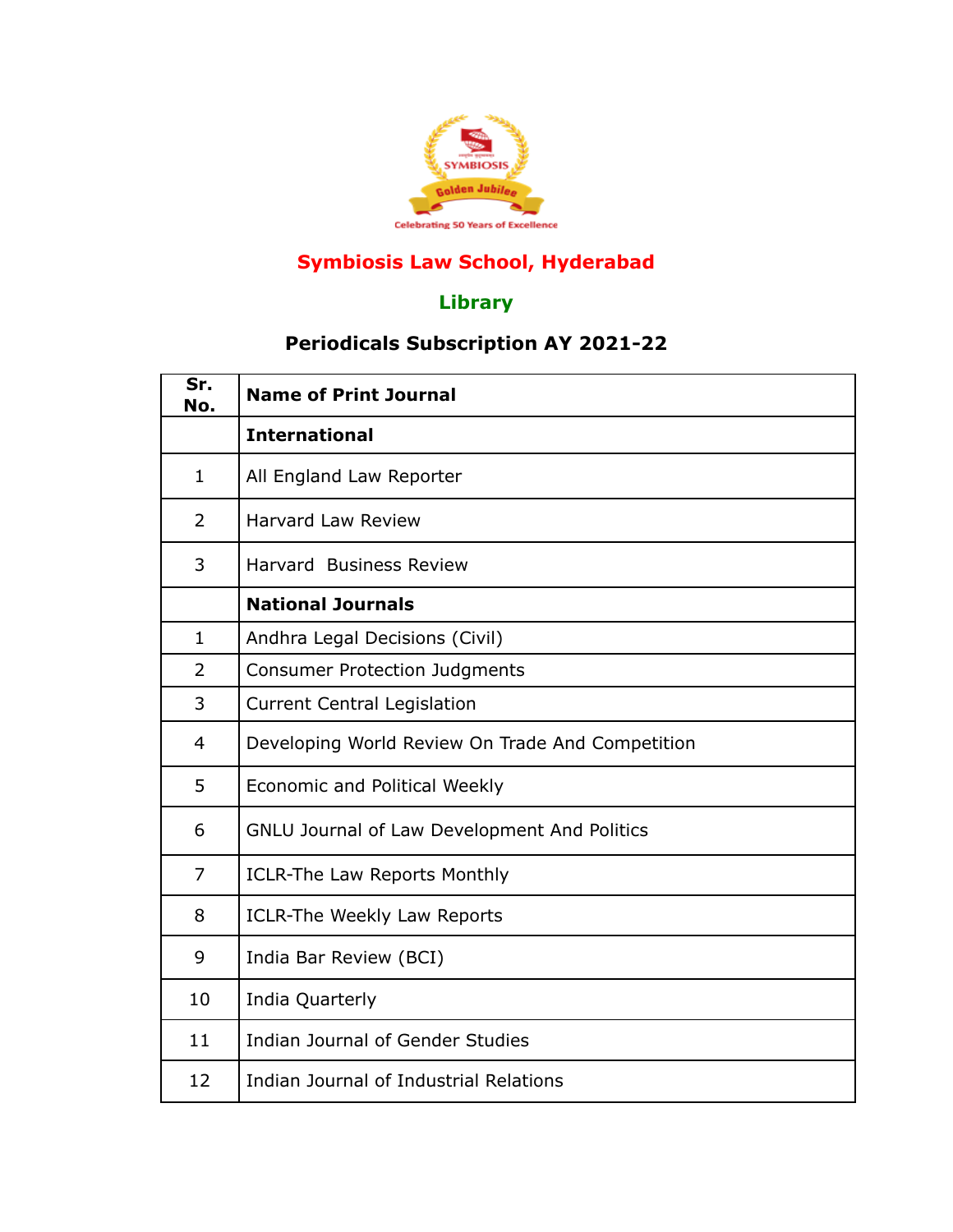| 13 | Indian Journal of International Law                 |
|----|-----------------------------------------------------|
| 14 | Indian Journal of Marketing                         |
| 15 | Indian Journal of Social Work (TISS)                |
| 16 | Indian Law Institute Law Review (ILI)               |
| 17 | <b>International Studies</b>                        |
| 18 | <b>IUP Journal of English Studies</b>               |
| 19 | <b>IUP Journal of International Relations</b>       |
| 20 | IUP Journal of Knowledge Management                 |
| 21 | <b>IUP Journal of Law Review</b>                    |
| 22 | <b>IUP Journal of Soft Skills</b>                   |
| 23 | Journal of Constitutional and Parliamentary Studies |
| 24 | Journal of Indian Law Institute (JILI)              |
| 25 | Journal of Indian Law Society                       |
| 26 | Journal of Intellectual Property Rights             |
| 27 | Journal of National Law University Delhi            |
| 28 | Journal of Rural Development                        |
| 29 | Labour Law Journal                                  |
| 30 | Legal Marketing Journal                             |
| 31 | Madras Law Journal                                  |
| 32 | <b>MNLU Nagpur Contemporary Law Review</b>          |
| 33 | National Law School of India Review                 |
| 34 | <b>NUJS Law Review</b>                              |
| 35 | Orient Journal of Law and<br><b>Social Sciences</b> |
| 36 | Prabandhan: Indian journal of Management            |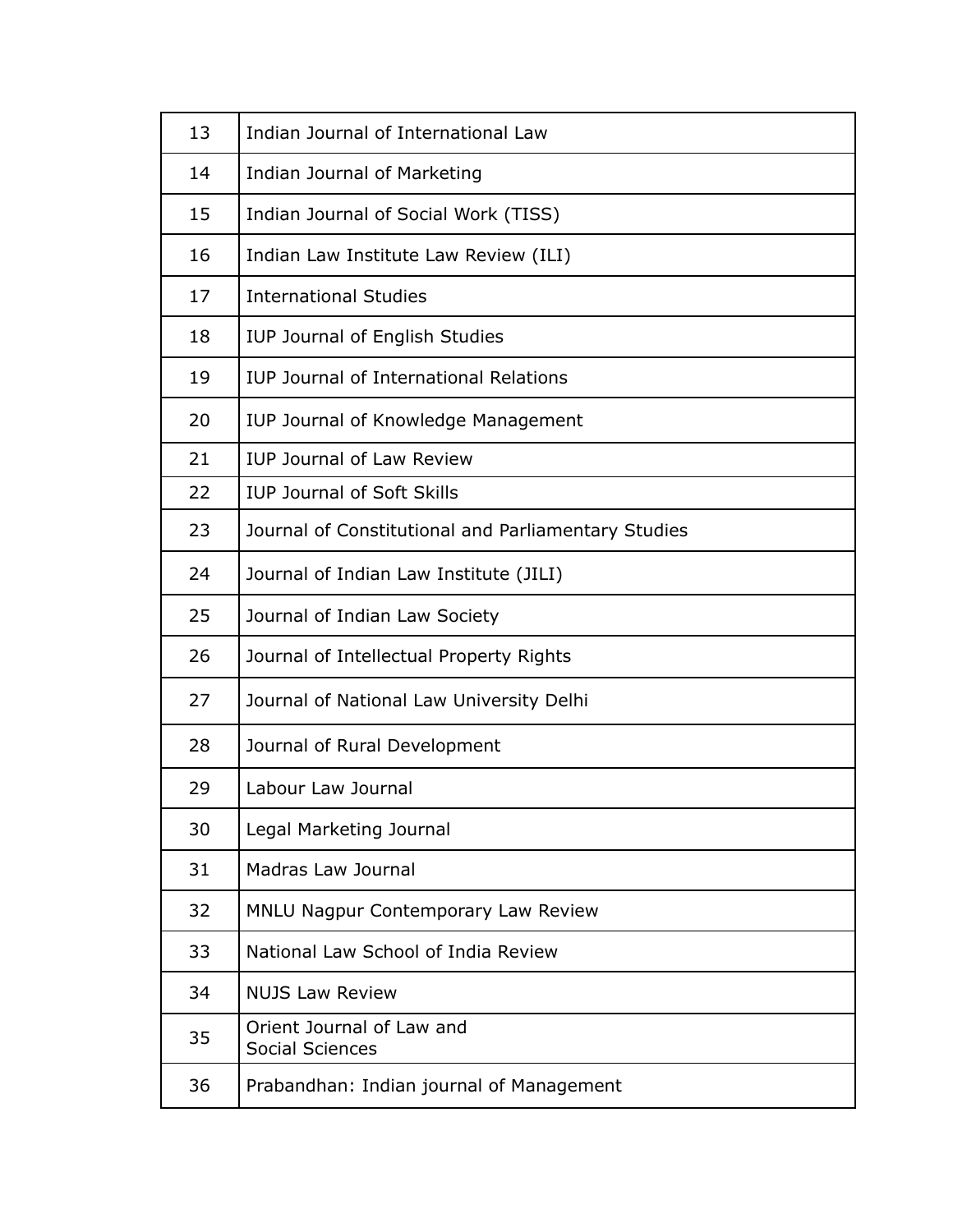| 37 | Right to information Reporter  |
|----|--------------------------------|
| 38 | Social Action                  |
| 39 | Supreme Court Journal ALT      |
| 40 | <b>Supreme Court Cases</b>     |
| 41 | Supreme Court Cases(Civil)     |
| 42 | Supreme Court Cases(Criminal)  |
| 43 | <b>University News</b>         |
| 44 | Vikalpa                        |
| 45 | <b>VIPs Student Law Review</b> |
| 46 | <b>World Focus</b>             |
| 47 | Kurukshetra-English            |
| 48 | Yojana-English                 |

## **Print Magazine**

| Sr.<br>No.     | <b>Name of Print Magazine</b>     |
|----------------|-----------------------------------|
| $\mathbf 1$    | Alive                             |
| $\overline{2}$ | <b>Business World</b>             |
| 3              | Careers 360                       |
| 4              | Civil Services Chronicle          |
| 5              | <b>Competition Success Review</b> |
| 6              | Corporate Professional Today      |
| 7              | Delhi Law Times                   |
| 8              | <b>Employment News</b>            |
| 9              | Forbes India                      |
| 10             | Frontline                         |
| 11             | India Today-English               |
| 12             | Law Teller                        |